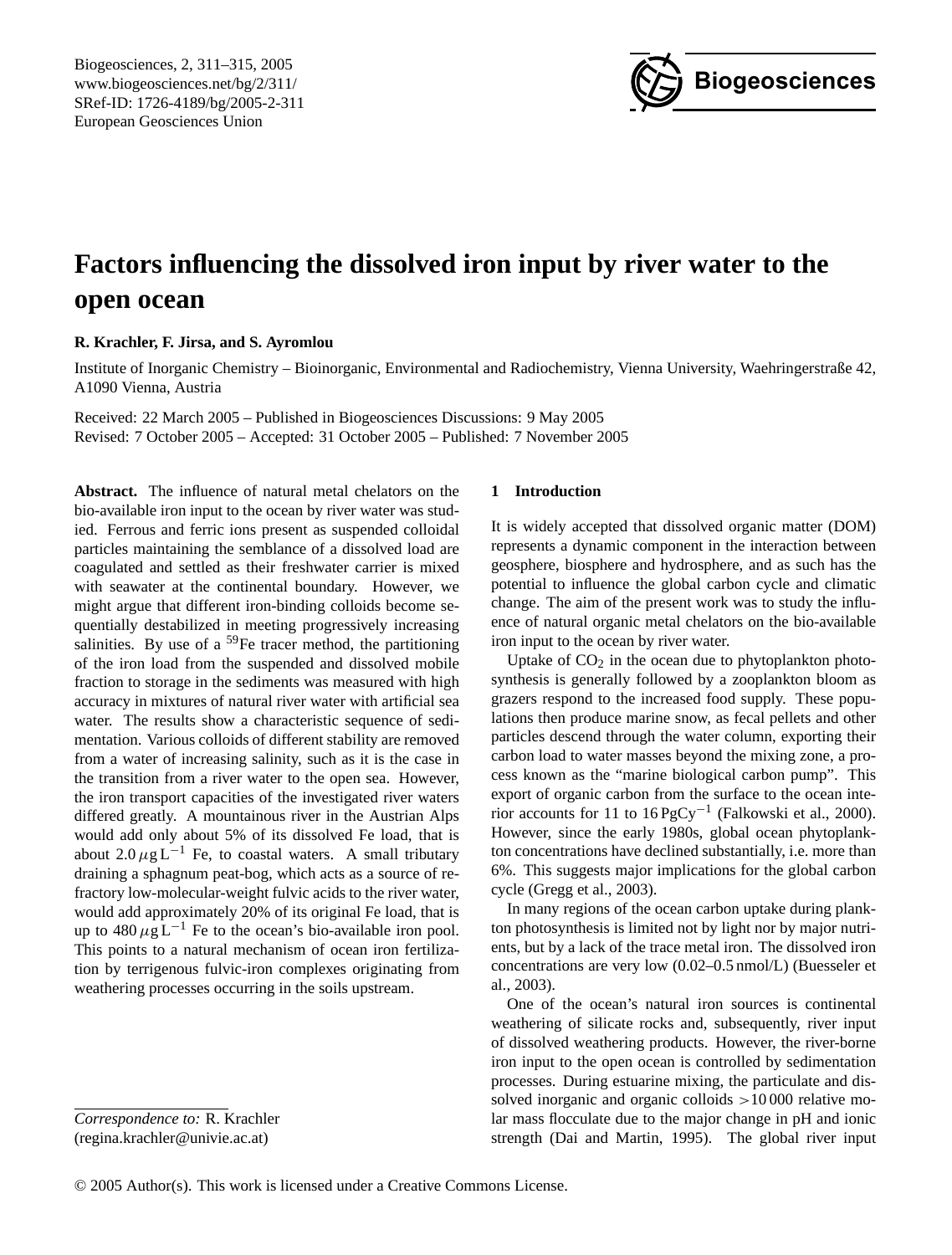|  | Table 1. River water samples, in situ measurements. |
|--|-----------------------------------------------------|
|--|-----------------------------------------------------|

| Sample                                                                  | Temperature $(^{\circ}C)$ | pH-value        | % $O2$<br>saturation | Specific electric<br>conductance<br>$(\mu S \text{ cm}^{-1})$ | Ecosystems as sources<br>of natural allochthonous<br>inputs; Geology |
|-------------------------------------------------------------------------|---------------------------|-----------------|----------------------|---------------------------------------------------------------|----------------------------------------------------------------------|
| River Schwarza:<br>Alpine river<br>$15^{\circ}46'$ E, $47^{\circ}45'$ N | $2.2 \pm 0.1$             | $8.30 \pm 0.05$ | 103                  | $840\pm20$                                                    | Alpine spruce forests;<br>limestone area                             |
| Tannermoor brook:<br>Small tributary stream<br>14°52' E, 48°30' N       | $1.6 \pm 0.1$             | $5.70 \pm 0.05$ | 98                   | $50+4$                                                        | Sphagnum peat-bog;<br>silicate rocks                                 |

of bio-available iron to the ocean has therefore been estimated to be only of marginal importance (de Baar and de Jong, 2001). However, it has been found recently that, in the Mississippi River plume, certain organic complexes between  $\text{Fe}^{3+}$  and terrestrially derived organic material escape the estuarine mixing zone and contribute essentially to the fertility of the coastal waters (Rose and Waite, 2003; Powell and Wilson-Finelli, 2003).

This suggests that the iron transport capacity of a river is closely related to the vegetation types in its watershed, as soils are the source of both, dissolved iron as well as dissolved organic matter to the river water.

Dissolved organic matter (DOM) in aquatic environments represents one of the largest active carbon reservoirs in the biosphere (Amon and Benner, 1996). Aquatic fulvic acids are a major fraction of DOM in natural waters and account for 50–80% of the total amount of dissolved organic carbon.

Aquatic fulvic acids derived from terrestrial precursor organic material – plant litter and soils – generally contain significant content of aromatic carbon (25–30% of total carbon), reflecting the contribution of lignin degradation to their formation (Malcom, 1990; McKnight et al., 1994; Yamada et al., 2000). Large macromolecules are rapidly utilized by the streambed microbial community, while the <10 000 relative molecular weight fulvic acids are biologically less reactive and can escape microbial utilization. Further degradation mainly due to photochemical processes leads eventually to oxidation, however, fulvic acids exhibit a half-life of several weeks in aquatic environments. Among these compounds, we find strong metal chelators which could serve as vehicles for the transport of bio-available iron in rivers and estuaries.

Although structure and chemical properties of fulvic acids have been studied extensively, little is known about their functioning as transport vehicles for essential trace metals in the continental runoff. In the present work, a <sup>59</sup>Fe tracer method was used to investigate the partitioning of the river's iron load from the suspended and dissolved mobile fraction to storage in the sediments as a function of salinity. The aim was to compare two different unpolluted low-order streams which contribute to the iron-transport behaviour of a large river.

We are aware of the possible transformation and removal of fulvic acids during their travel from peatland bog through small rivers, reservoirs and large rivers to the estuaries. However, catchments with high proportions of peatland have been found to be linked to enhanced peat-derived DOM concentrations in rivers. The relationship between stream water DOM concentrations and catchment soil C pools exists in both the small- and large-scale catchments (Aitkenhead 1999; Elder 2000).

## **2 Materials and methods**

## 2.1 Study sites

Two unpolluted study sites in the catchment basin of River Danube were chosen to represent different ecosystems acting both as source of DOM and dissolved iron to the river water. In Table 1 a short description of the sampling sites and characteristics of the waters collected is given.

Tannermoor ( $14°52'$  E,  $48°30'$  N) situated in north eastern part of Upper Austria Muehlviertel is one of Austria's largest remnant peat-bogs covering an area of approximately  $1 \text{ km}^2$ . Tannermoor brook is draining the peat-bog and absolutely unpolluted.

River Schwarza (15°46′ E, 47°45′ N) is draining headwaters area for Vienna drinking water supply and hence unpolluted to a high degree as well.

#### 2.2 Sampling and experimental procedures

Sampling was conducted under meteorological and hydrological conditions of the winter months, i.e. low water levels and air temperatures between −6 ◦C and 0◦C. Samples (ca. 5 L) were taken with a clean polyethylene bucket from the surface. The samples were collected in the evening, transported in clean polyethylene bottles to the laboratory, stored in a refrigerator, and processed within a few hours.

The initial water samples were passed through a  $0.22 \mu m$ GV Durapore membrane by vacuum filtration to remove particulate material, eukaryotes and bacteria. DOC (dissolved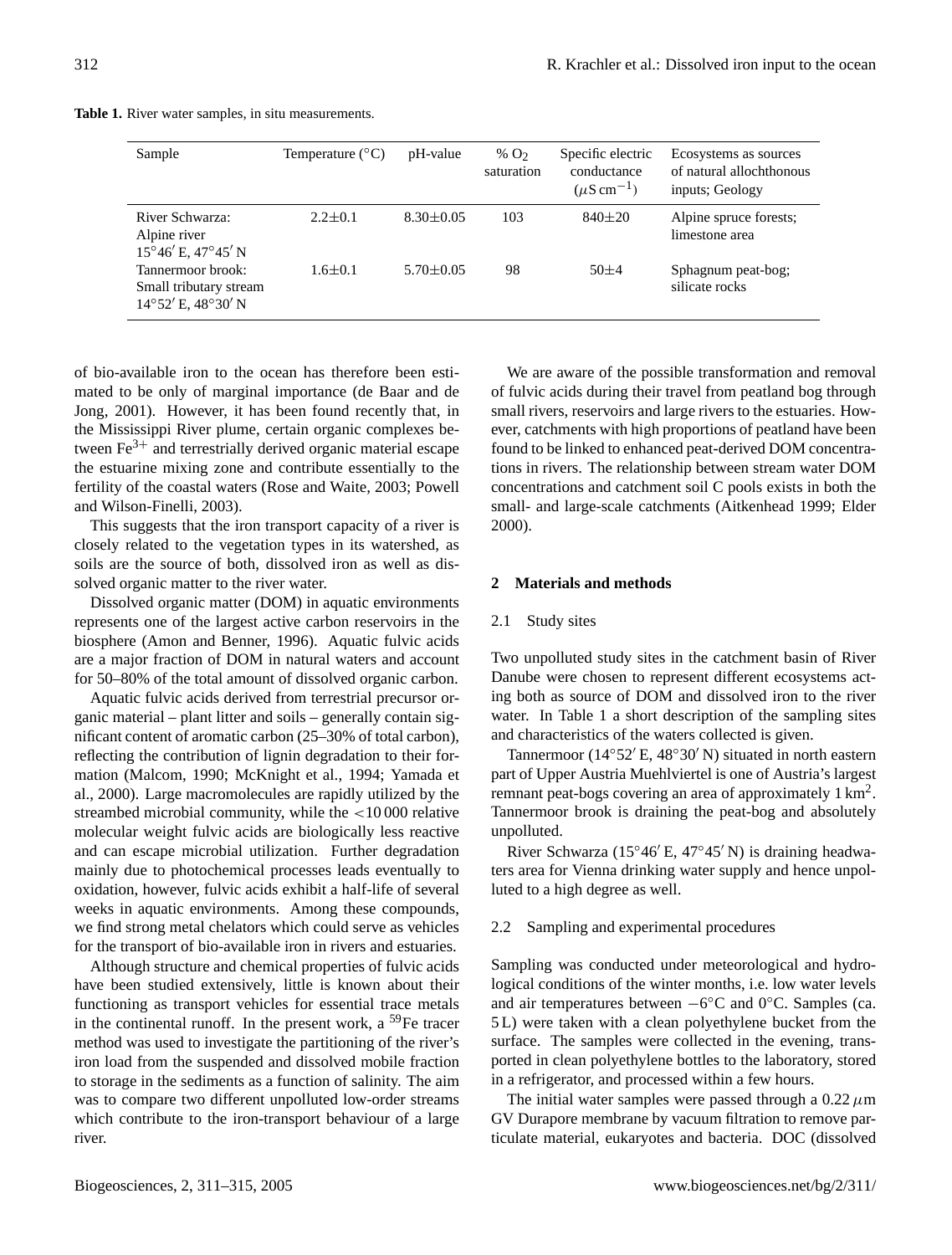**Table 2.** Experimental results of filtrates from river water samples.





**Fig. 1.** Iron transport capacity  $\alpha$  (experimental data and spline curve) of River Schwarza (Lower Austria) as a function of salinity, determined by use of a <sup>59</sup>Fe tracer method.  $\alpha$  is the fraction of dissolved iron and initially dissolved iron  $\alpha = \frac{\text{Fe(dissolved)} * 100}{\text{Fe(intially dissolved)}}$ present in a mixture of air-saturated natural river water and artificial coastal water after 100 h reaction duration at approximately 8◦C. Mixing method: shaking. The estimated error bars are  $\pm 3\%$ .

organic carbon) concentrations were determined in the filtrates using a wet oxidation TOC analyser. 100 mL samples of the filtrates were acidified with concentrated nitric acid to a pH of approximately 1.8 and stored in polyethylene bottles in a refrigerator prior to the analysis of initially dissolved iron, using flame-AAS. DOC and iron concentrations in the filtered river water samples are shown in Table 2.

A <sup>59</sup>Fe radionuclide tracer (FeCl<sub>2</sub> in 0.1 N HCl from NEN-PerkinElmer) was added to 10 mL filtered river water samples in clean 80 mL polyethylene tubes. Additional Fe concentrations in all treatments due to the addition of the <sup>59</sup>Fe tracer were estimated to be <0.1%. A Ge-Detector was used for counting the gamma rays of  $^{59}Fe$  (1099 keV, 1291 keV). Detection times were about 20 min.

Subsequently, the samples were mixed with 50 mL artificial coastal water with salinities between 0 and  $42 g \cdot L^{-1}$ . The artificial seawater (pH=8.2, salinity=42  $g \cdot L^{-1}$ ) was free of organic material. The composition of the artificial sea salt was (mass fraction given in %): Cl<sup>-</sup> (55.04), SO<sub>4</sub><sup>2</sup> (7.68),  $HCO_3^-$  (0.41),  $Br^-$  (0.19),  $H_3BO_3$  (0.07),  $Na^+$  (30.61),



**Fig. 2.** Iron transport capacity  $\alpha$  (experimental data and spline curve) of the Tannermoor brook (Lower Austria) as a function of salinity, determined by use of a <sup>59</sup>Fe tracer method.  $\alpha$  is the fraction of dissolved iron and initially dissolved iron  $\alpha = \frac{\text{Fe(dissolved)} * 100}{\text{Fe(intially dissolved)}}$ present in a mixture of air-saturated natural river water and artificial coastal water after 100 h reaction duration at approximately 8◦C. Mixing method: shaking. The estimated error bars are  $\pm 3\%$ .

 $Mg^{2+}$  (3.69), Ca<sup>2+</sup> (1.16), K<sup>+</sup> (1.10), Sr<sup>2+</sup> (0.04). The "coastal water" was prepared by mixing the artificial seawater with distilled water. The open tubes were placed on a shaker and shook for 12 h, thereafter the air-saturated samples were stored in a refrigerator at 8◦C, and precipitation reactions were allowed to proceed for 4 days. After that time span, we assumed that isotopic equilibrium with respect to Fe was established. The tubes were centrifuged for 4 h at 6000 rpm in order to separate the "water column" from the solid phase. From each tube, a  $10 \text{ mL}$  "water column" sample was pipetted into a clean polyethylene tube of identical geometry and the gamma rays of  $59Fe$  were counted.

## **3 Results**

Results are shown in Figs. 1–2. The iron transport capacity  $\alpha$  of the river water is defined as the ratio of the dissolved gamma-activity concentrations after and before precipitation due to the above described mixing with artificial coastal waters. Assuming isotopic equilibrium,  $\alpha$  is the fraction of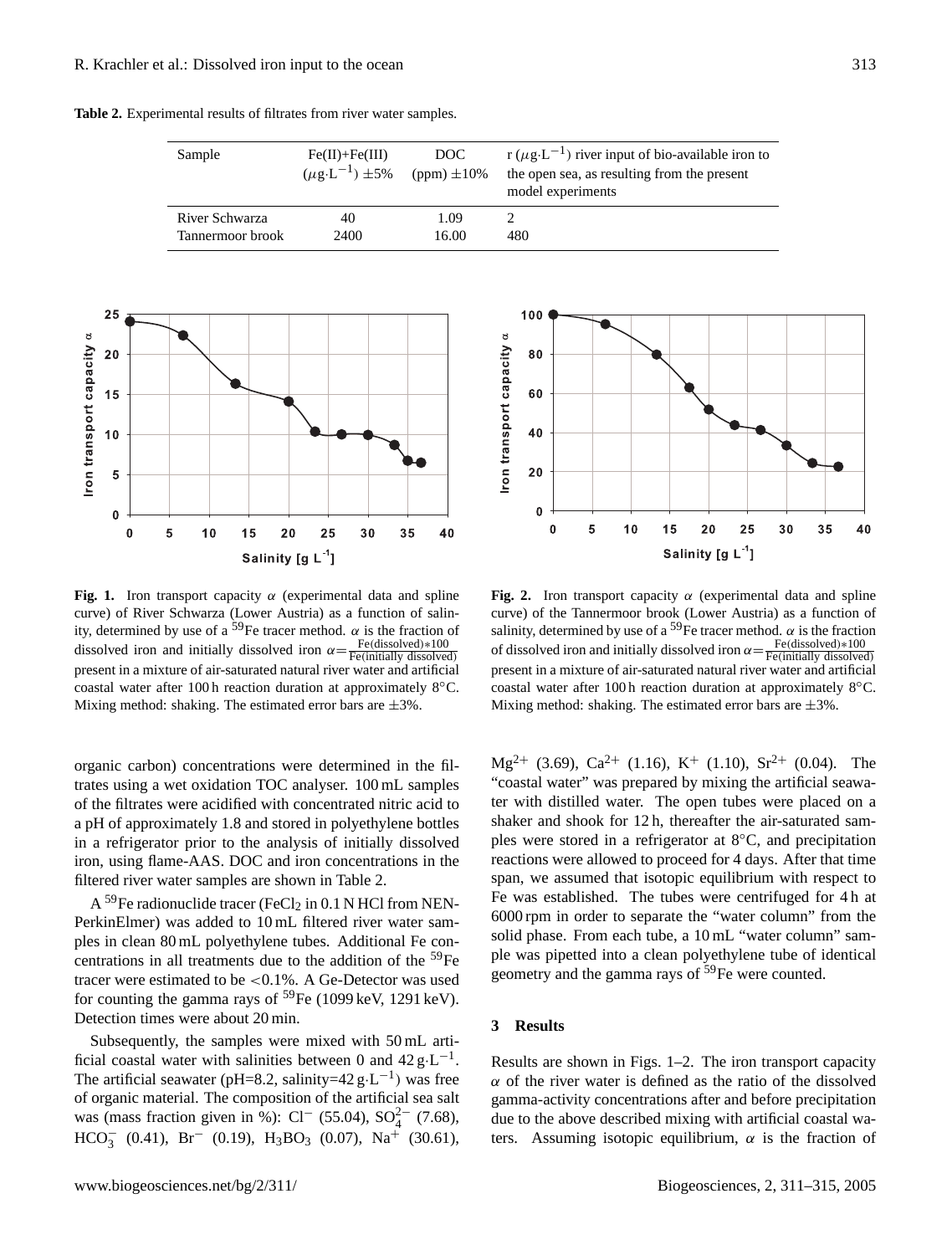dissolved iron still present in air-saturated coastal surface waters of different salinities after 100 h at approximately 8◦C:

$$
\alpha = \frac{\text{Fe(dissolved)}}{\text{Fe(initially dissolved)}}
$$

The estimated error bars of analysis of iron concentration are ±3%.

From the  $\alpha$  versus salinity curves we can see that different iron-binding inorganic or organic colloids become sequentially destabilized in meeting progressively increasing salinities such as it is the case in the transition from a river water to the open sea. In Fig. 1 (River Schwarza), the experimental curve seems to have three inflection points. Accordingly, four different fractions of colloids exhibiting different stabilities are removed from a water of changing composition. The experimental curve in Fig. 2 (Tannermoor brook) shows two inflection points. At least three different fractions of colloids are removed from the water column, and we find extremely high  $\alpha$  values over the whole concentration range.

Using the initial iron concentration  $c_i$  found in the filtered river water sample a few hours after collecting the sample (see Table 2), and the value of  $\alpha$  at 35 g·L<sup>-1</sup> salinity  $\alpha_{35}$ (presented in Figs. 1–2), we can calculate the river input r of bio-available iron to the open sea, according to the present model experiments:

$$
r(mg \cdot L^{-1}) = \frac{\alpha_{35}(\%)}{100} \times c_i(mg \cdot L^{-1})
$$

The resulting r values are shown in Table 2.

#### **4 Discussion**

Due to the very low solubility of the inorganic Fe(III) species in natural waters, the river iron input to the ocean is mainly determined by the presence and concentration of low molecular weight colloidal fulvic-iron complexes in the river water which are interpreted as originating from processes occurring in the soils upstream. Since these compounds are derived from terrestrial precursor materials – plant litter and soils – their concentrations and chemical characteristics depend strongly on the types of terrestrial vegetation in the river's catchment basin.

Dai and Martin (1995) found in the Ob and Yenisey rivers flocculation and sedimentation of more than 90% of the dissolved organic material and the complexed iron, respectively, and only  $36-44$  nmol $\cdot L^{-1}$  iron escaped the estuarine mixing zone. Iron transport capacities similar to those of the Ob and Yenisey rivers have been found worldwide in many other river waters.

According to our experimental results, the Alpine river Schwarza is such a common river, which would be characterized by flocculation and sedimentation of 95% of the dissolved iron, with only 35.7 nmol $\cdot L^{-1}$  iron escaping the estuarine mixing zone. In contrast, the Tannermoor brook shows an extraordinary high iron transport capacity. This river water is rich in dissolved iron and fulvic acids originating from a sphagnum peat-bog. Very likely due to complexation with these organic ligands, the concentration of iron remains above the iron-hydroxide solubility level until a salinity above 35 is reached. The Tannermoor brook would add approximately 20% of its Fe load, that is  $8570$  nmol $\cdot L^{-1}$  Fe to the ocean's dissolved iron pool.

The solubility of Fe(III)-hydroxide in oceanic water has been determined by Kuma et al. (1996). These measurements indicate a total dissolved inorganic Fe(III) concentration on the order of 0.1 nmol $\cdot L^{-1}$ . Fe(III) species dominate in oxic seawater with very low equilibrium concentrations of Fe(II) species. Our results indicate that the solubility of organically complexed iron derived from peat-bog in oxic seawater is at least four orders of magnitude higher than the solubility of iron-hydroxide.

The magnitudes of the various sources and sinks in the iron cycle are not well known. Estimates of these terms have been presented by de Baar and de Jong (2001). The wordwide discharge of river water is about  $37 \times 10^{12}$  m<sup>3</sup>y<sup>-1</sup>. Dai and Martin (1995) found an average dissolved iron concentration in river waters of 40 nmol  $L^{-1}$ . This value, applied globally, would give an dissolved Fe input to the ocean of only  $1.5 \times 10^9$  mol y<sup>-1</sup>.

According to the present results, rivers draining sphagnum peatlands on silicate rocks contribute dissolved Fe concentrations of more than  $8000$  nmol L<sup>-1</sup>. The area of sphagnum peatlands in North America, Europe and Asia is approximately  $19 \times 10^6$  km<sup>2</sup> (Gajewski et al., 2001), i.e. sphagnum peatlands cover 14% of the global land surface. Assuming that 5% of the global discharge of river water is true "peatland runoff", the dissolved iron input to the ocean's surface waters is around  $15 \times 10^9$  mol y<sup>-1</sup>. This points to a very important natural mechanism of ocean iron fertilization by river-borne fulvic-iron complexes.

Edited by: N. Caraco

#### **References**

- Aitkenhead, J. A., Hope, D., and Billet, M. F.: The relationship between dissolved organic carbon in stream water and soil organic carbon pools at different spatial scales, Hydrol. Processes, 123 (8), 1289–1302, 1999.
- Amon, R. M. W. and Benner, R.: Bacterial utilization of different size classes of dissolved organic matter, Limnol. Oceanogr., 4(1), 41–51, 1996.
- Buesseler, K. O. and Boyd, P. W.: Will ocean fertilization work? Science, 300 (5616), 67–68, 2003.
- Dai, M. and Martin, J. M.: First data on trace metal level and behaviour in two major Arctic river-estuarine systems (Ob and Yenisey) and in the adjacent Kara Sea, Earth Planet. Sci. Lett., 131, 127–141, 1995.
- De Baar, H. J. W. and De Jong, J. T. M.: Distributions, sources and sinks of iron in seawater, in: The Biogeochemistry of Iron in Seawater, edited by: Buffle, J. and van Leeuwen, H. P., Vol. 7,